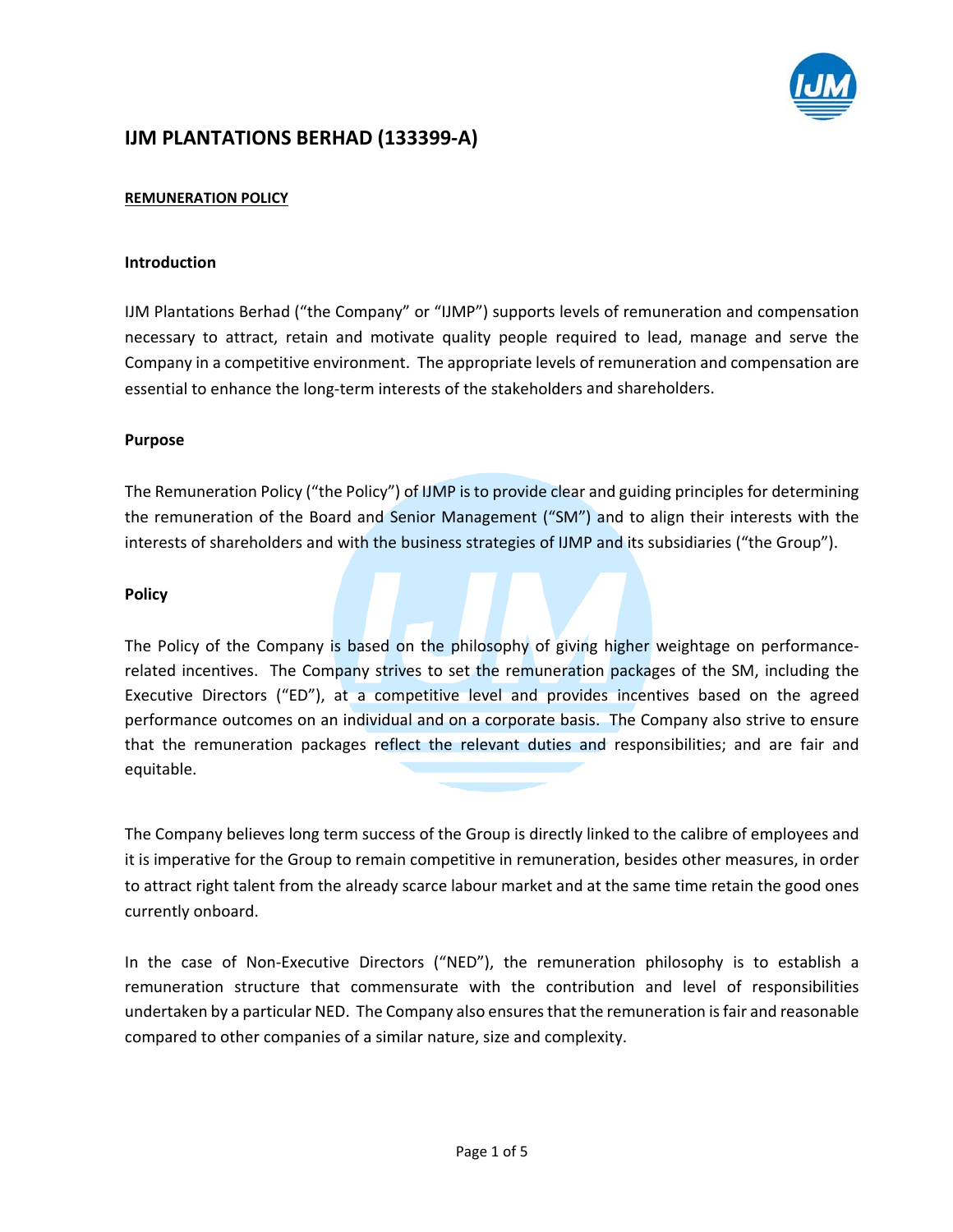

#### **Remuneration Structure**

### (1) Executive Director and Senior Management

The remuneration structure for the ED and SM varies in accordance with the job grades and the operational / functional responsibilities, and is weighted towards performance related elements that take into account individual, functional and corporate performance.

The components of the remuneration include the following:‐

(a) *Fixed remuneration*

The fixed remuneration includes the following:‐

- (i) basic salary (including the statutory contribution to the Employees Provident Fund ("EPF")) which is based on duties, responsibilities and job grade. The basic salary is normally set at market median level; and
- (ii) company car and driver (if applicable).

On top of the EPF statutory contribution rate of 12%, the Group provides additional contributions of 3% to employees.

#### (b) *Variable remuneration*

The variable remuneration of the ED and SM depend on the performance of the Group for the relevant financial year, which is determined based on the individual key performance indicators ("KPI") and aligned to the Balanced Scorecard of the Group. The KPIs comprise quantitative and qualitative targets. The strategic initiatives or KPIs set for the ED and SM encompass four (4) main areas of consideration, namely, Commercial, Stakeholders, Efficiency and Infrastructure. The weightage of the areas of consideration may be adjusted to accommodate the aspiration of the Group.

The variable remuneration consists of short‐term and long‐term incentives as follows:‐

(i) Short‐Term Incentives

The Group rewards employees bonus & incentives for good performances achieved by the Group through their participation and efforts. The quantum of performance incentives payable shall be based on the performance of the Group, individual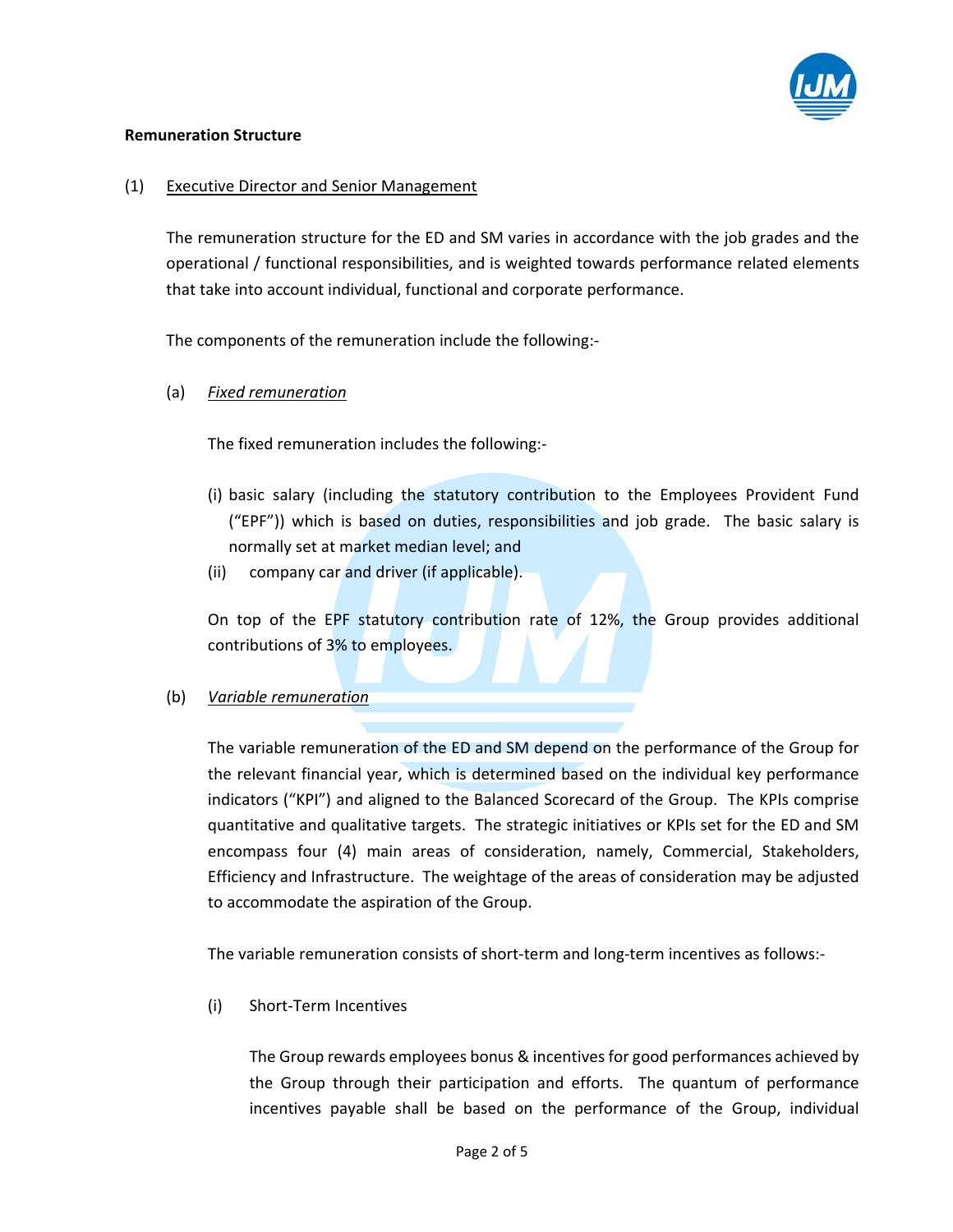

company/business division, and individual employee's performance as decided by the Company.

(ii) Long‐Term Incentives

The eligible employees of the Group participates in the Long-Term Incentive Plan ("LTIP") implemented by IJM Corporation Berhad ("IJM"), the holding company. The LTIP comprises the Employee Share Option Scheme ("ESOS") and Employee Share Grant Plan ("ESGP") as follows:‐

- (1) ESOS
	- ‐ the ESOS is to award options over ordinary shares of IJM ("Options") to the eligible employees (including the ED and SM), subject to the terms and conditions of the By-Laws of the LTIP. The Options of the ESOS award, once accepted, will be vested to the employees in tranches over a period of up to three (3) years, and subject to the employees' fulfilment of certain vesting conditions.
- (2) ESGP consists of Retention Share Plan ("RSP") and Performance Share Plan ("PSP')
	- ‐ the ESGP is to award ordinary shares of IJM ("Shares") in the form of a RSP and a PSP, to the middle management to SM and ED of the IJM Group. The Shares of the ESGP award, once accepted, will be vested to the eligible employees at no consideration over a period of up to three (3) years, subject to the employees' fulfilment of certain vesting conditions;
	- ‐ the RSP is a share plan for the ED, SM and selected middle management of the IJM Group who are holding job grades 1 to 8 in recognition of their loyalty and individual contribution toward the development, growth and success of the IJM Group. The vesting conditions of RSP are based on, amongst others, individual performance with the objective to promote the attainment of higher performance achievements from the date of the award of RSP. The quantum of Shares to be vested under RSP may vary from 0% to 150% of the number of Shares provisionally awarded; and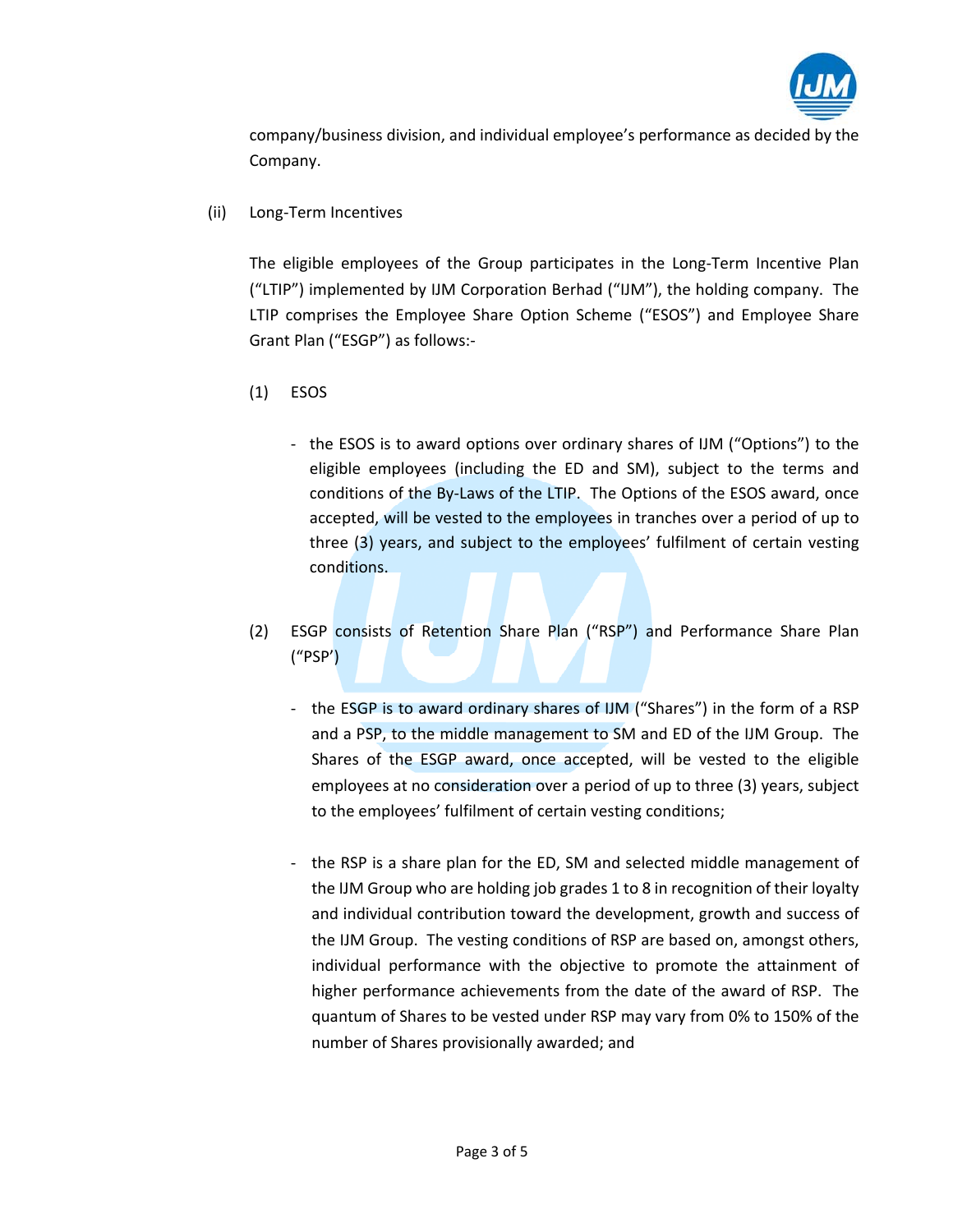

‐ the PSP is a performance share plan for the ED and SM of the IJM Group who are holding job grades 1 to 3 in recognition of their performance as drivers of the growth and performance of the IJM Group. The PSP is put in place to promote alignment in the strategic achievements of the IJM Group and the SM and ED to drive long term value enhancement of the IJM Group for the shareholders. The vesting conditions of PSP are based on, amongst others, the IJM Group's financial performance and the IJM's share price performance. The quantum of Shares to be vested under PSP may vary from 0% to 200% of the number of Shares provisionally awarded.

# (c) *Other Benefits*

Other benefits include hospitalisation & surgical, dental, optical, group term insurance with critical illness and group personal accident.

# (2) Non‐Executive Directors

The remuneration of NED includes annual Directors' fees and meeting allowance. The remuneration of NED is reviewed by the Nomination & Remuneration Committee ("NRC") annually. In order to ensure the remuneration is fair and reasonable, the NRC will compare the remuneration of the NED with some selected peer companies from time to time.

The NED do not receive short-term incentives and do not participate in the LTIP of IJM.

The remuneration of the NED is subject to the shareholders' approval at the annual general meeting of the Company.